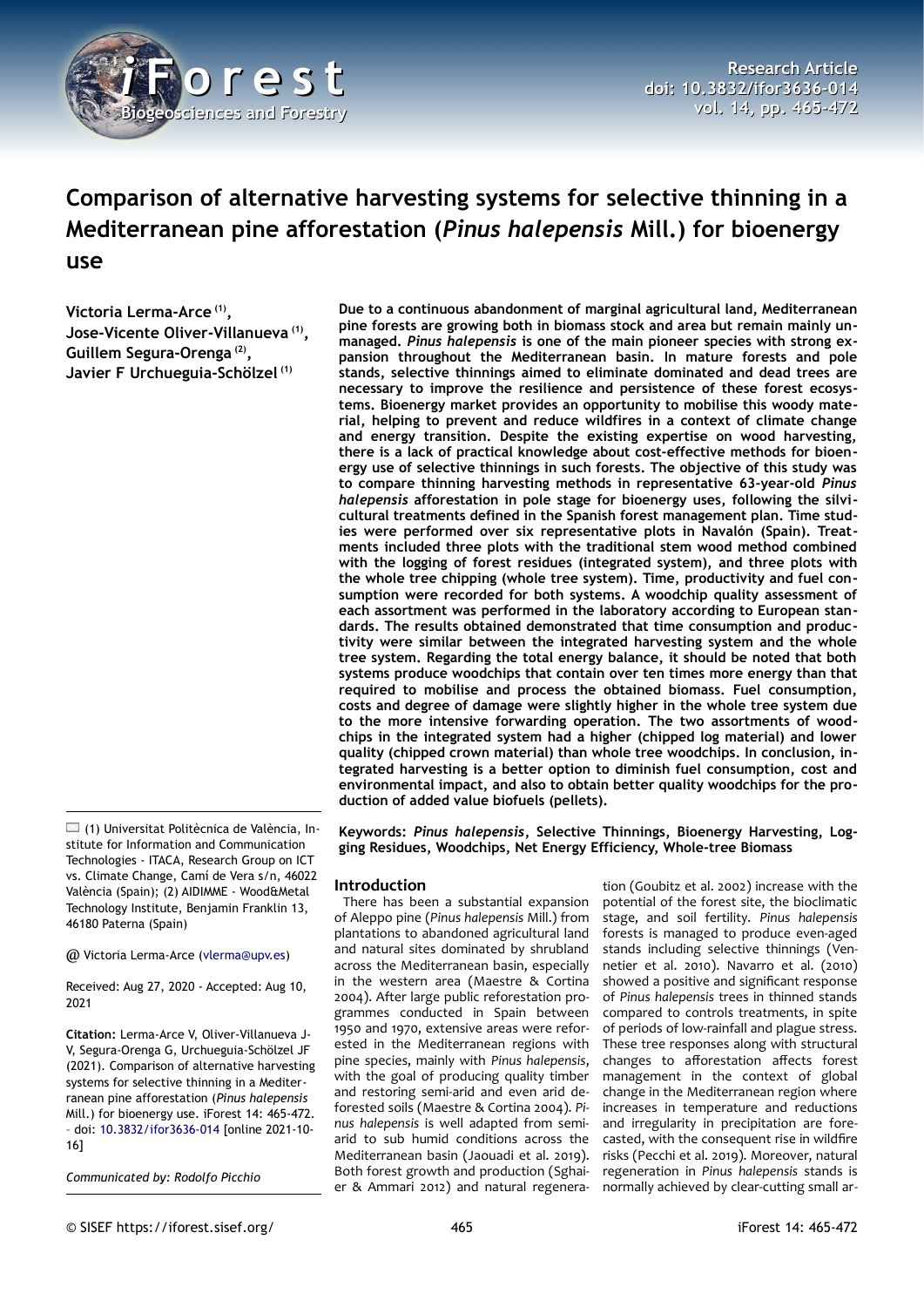eas in mature stands (Moya et al. 2008) in periods of 10 to 20 years or even after wildfires (Barbati et al. 2010). Lavi et al. (2005) showed that the natural dispersal of seeds is weak in *Pinus halepensis* stands. Consequently, spreading branches bearing cones from thinning or clearcutting increases the quantity of seeds dispersed. Furthermore, tillage associated with high cover density facilitates the establishment of seeds (Jaouadi et al. 2019).

Regarding the state of forests in the Mediterranean basin, there is a general lack of forest management of *Pinus halepensis* stands, which has been confirmed in recent studies (PROFORBIOMED 2014, ForBioEnergy 2019, Jaouadi et al. 2019). Currently, less than 10% of the public forests have an active management plan in Eastern Spain (Lerma-Arce 2015). Moreover, the investment level in private forestry is very low due to the low economical revenues achieved by current forest projects. Therefore, in general, forest stands in large Mediterranean regions lack of any silvicultural treatments (PATFOR 2012). High tree density, strong declining of the radial tree growth and continuous accumulation of dried biomass result in a low value and quite vulnerable stock with a high risk of wildfires (PROFORBIOMED 2014).

**iForest –**

**Bio geoscie**

**nces a nd Forestry**

Nevertheless, rising bioenergy markets in southern Europe offer an opportunity to mobilise untapped woody biomass helping to prevent and reduce wildfires in a context of climate change and energy transition (Balboa et al. 2003). Woody biomass for bioenergy is the main source of renewable energy in Europe, with a share of almost 60%. The heating and cooling sector is the largest consumer, using about 75% of all bioenergy (Scarlat et al. 2019). Bioenergy contributes to EU's energy security, as more than 95% of the demand is met with domestically produced biomass (European Commission 2020). Forestry is the main source of biomass for energy (logging residues, wood-processing residues, fuelwood, etc.) and wood pellets (mainly for heating) have become an important energy carrier (Scarlat et al. 2019). The forestbased biomass sector is well developed in central and northern Europe (Proskurina et al. 2016), featured by local and regional

<span id="page-1-0"></span>**Tab. 1** - Forest inventory data of the representative forest of the 60-years-old reforestation of *Pinus halepensis.* (SE): standard error of the mean.

| Parameter                                | Value            |
|------------------------------------------|------------------|
| Average DBH $(cm) \pm SE$                | $20.05 \pm 1.86$ |
| Basal area $(G, m^2 ha^1)$               | 24.94            |
| Density (trees ha <sup>1</sup> )         | 718              |
| Volume $(m^3 \text{ ha}^1)$              | 106.5            |
| Average tree height<br>$(H_0, m) \pm SE$ | $14.2 \pm 0.99$  |
| Unit volume $(m^3$ tree <sup>1</sup> )   | (14              |

supply chains (Acuna et al. 2019), conventional advanced forest operations (Spinelli et al. 2019) and logistics (Joelsson et al. 2016, Triplat & Krajnc 2020) in forests and short rotation coppices (Schweier et al. 2015). In contrast, southern Europe faces important challenges such as economic and regular restrictions, and a lack of adequate equipment and qualified personal for harvesting and processing, in both western (ForBioEnergy 2019) and eastern Mediterranean countries (Rauch et al. 2015). Most forest development programmes in the Mediterranean basin aim at increasing the energy valorisation of residual forest biomass as a strategy to mobilise higher value-added wood products, prevent large wildfires and provide local employment in rural areas (PATFOR 2012).

On the other hand, forest companies supplying roundwood primarily for sawmills and wood-based panel industries have limited experience in producing chips for bioenergy (BEST4VARIOUSE 2012). Little research in biomass harvesting adapted to Mediterranean pine forest conditions has been performed and published, which has translated into a lack of knowledge by forest owners and harvesting companies about real market prices as well as harvesting and logistics costs (Lerma-Arce 2015). Therefore, there is a need for expanded knowledge of advanced harvesting technologies to produce woodchips in these increasingly growing forest areas (PATFOR 2012, PROFORBIOMED 2014, ForBioEnergy 2019).

The general objective of this study was to compare the integrated woody-biomass (IS) and whole tree harvesting (WTS) systems in representative forests of *Pinus halepensis* in pole stage for bioenergy uses. To achieve this, the research had the following specific objectives: (i) to analyse and compare time, biomass yield and fuel consumption; (ii) to calculate and compare productivity of both systems; (iii) to calculate and compare total harvesting costs; (iv) to assess the quality of the woodchips produced; and (v) to evaluate the net energy efficiency of each bioenergy system, from the forest to the bioenergy plant.

# **Materials and methods**

#### *Selection of representative plots*

A representative 63-year-old afforested stand of *Pinus halepensis* established without any previous silvicultural treatment was selected in the forest district V074 Navalón, Spain (38° 55′ 10″ N, 00° 55′ 29″ W). Six plots of 0.25 ha (50  $\times$  50 m) each were selected by random sampling from a homogeneous forest stand of 4 ha. The average terrain slope was 10%. Descriptive forest data is shown in [Tab. 1](#page-1-0).

In order to assure homogeneity among forest plots, the normality of the distribution of DBH and volume per tree were tested and subsequently, the analysis of variance (ANOVA) was applied.

#### *Harvesting methods*

A low selective thinning was carried out with the same harvesting intensity (35% of the standing trees) over the six plots. After testing of the harvesting equipment by local forest contractors, the following harvesting systems were selected: (a) whole tree system (WTS), including full-tree chipping; (b) integrated harvesting system (IS) as traditional stem wood system (by delimbing tree stems) combined with the extraction of logging residues (tops and branches) in separated loads, also including separated chipping of stem and residues.

Each selected system had three test plots assigned. A single operator performed all felling operations using a 2.8kW chainsaw (model MS-261® , Stihl AG & Co., Waiblingen, Germany). Biomass (both stems and residues separately in the case of IS system) was forwarded by a single operator driving an 88 CV forwarder (model A83® , Valtra-Hitraf, Pontevedra, Spain); forest plots were located at a distance of 800 m from the forest road and with an altitudinal difference of 40 m between the forest plots and the loading area. Another operator comminuted the biomass collected with a semi-mobile chipper Stark SH-4585® (385 CV) connected to a truck; the biomass was separated into three different piles: woodchips from logs and woodchips from residues obtained from IS, and woodchips from whole-trees obtained from WTS [\(Fig.](#page-2-0) [1\)](#page-2-0). The chipping process was carried out at the roadside three weeks later; this allow air drying the biomass to obtain chips with a lower moisture content and less fine material (especially needles and cones).

Finally, multi-lift trucks were loaded with the woodchips, which were transported to a bioenergy plant (40 km away) for final drying and transformation into thermal energy.

The same contractor performed the harvesting in all the plots (using the same machinery and operators) to avoid distortions on the field tests.

# *Time analysis*

The time analysis followed the methodology developed by Magagnotti & Spinelli (2012), corresponding to an observational study at plot level. The time of the working components (felling, extraction, chipping) in each plot was recorded manually with a stopwatch through a continuous-time measurement (Ambrosio & Tolosana 2007). In the felling phase, the time for felling, delimbing and cross-cutting of the crown was recorded, together with fuel recharging and chainsaw sharping time. The extraction phase was measured at a cycle level by recording the time consumed by the forwarder during loading, transport to the loading area, unloading and unloaded transport back to the plot. The chipping phase was measured at continuous time for each biomass pile. Mechanical, personal and organizational delay times were count-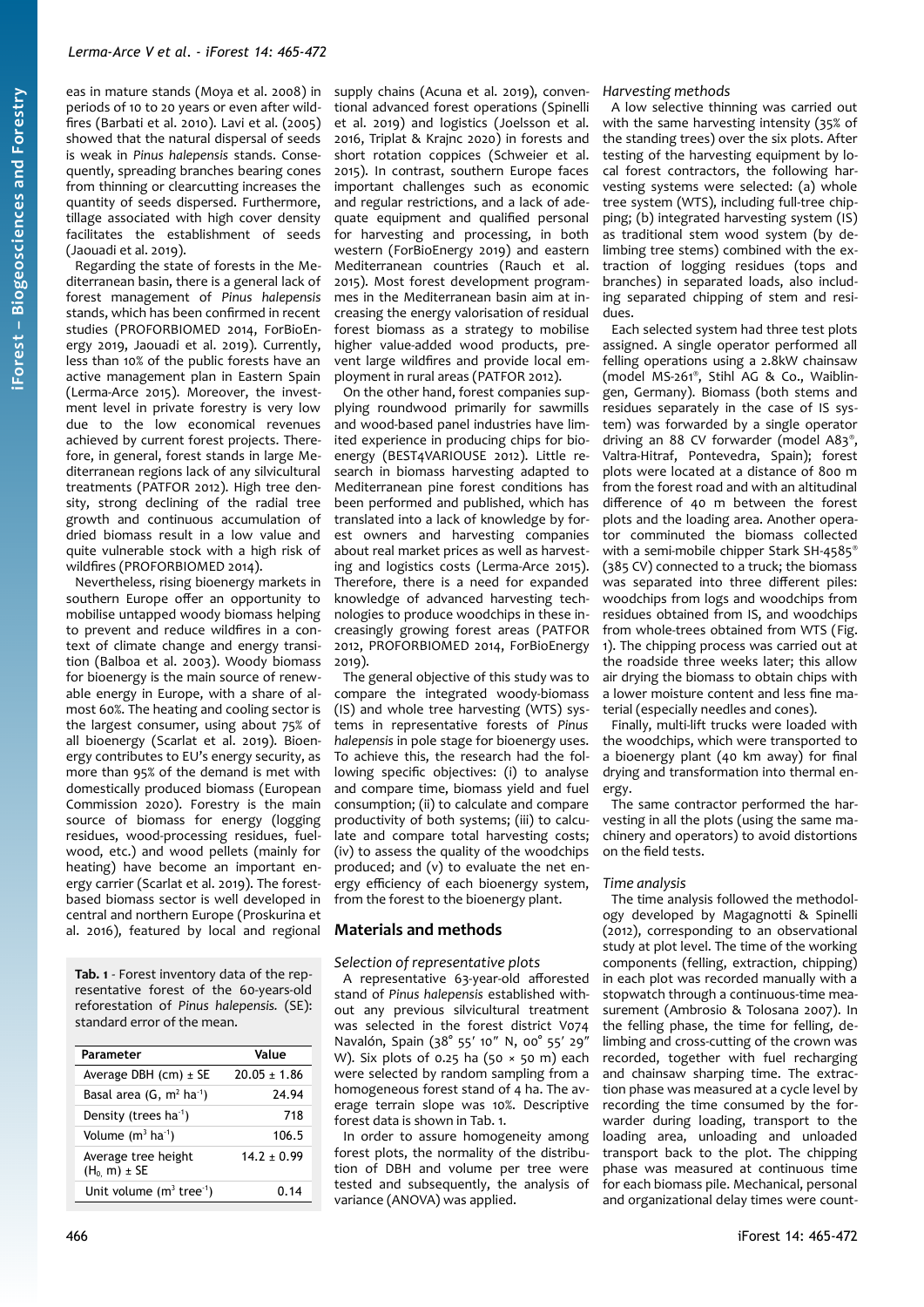ed and registered. When no delays occurred, 35% of delay time over net time was assumed for gross calculations of forwarding times (Magagnotti & Spinelli 2012). Only one experimental plot was harvested at a time to ensure proper monitoring and recording of the time components. Furthermore, the same operators worked all plots to avoid variability due to experience and working conditions.

# *Analysis of biomass yield and fuel consumption*

The number of felled trees per plot was counted while biomass volume and weight at 45% moisture content were estimated per plot and per hectare by measuring the height and DBH of each tree and applying the allometric equations for *Pinus halepensis* proposed by Montero et al. (2005). During the felling phase, fuel and oil recharges (number and amount) were recorded. The forest contractor provided the fuel consumption data for the forwarder and chipper.

A *t*-test ( $\alpha$  = 0.05) was applied to determine if the means of the two sets of data, in this case, biomass yield and fuel consumption, from WTS and IS were significantly different from each other.

# *Calculation of productivity*

The productivity of each harvesting phase (felling, forwarding, and chipping; in t  $h^1$ ) was calculated following the methodology described by Magagnotti & Spinelli (2012) taking real productive machine hours from field time records. *T*-tests (*α* = 0.05) were applied to the productivity of each harvesting process to determine whether the means of the two datasets (WTS and IS) were statistically significantly different from each other.

# *Biomass quality assessment*

Woodchip samples of 5 kg each one from the three different piles were separated and sent to the biomass laboratory of AIDIMME (Paterna, Spain). Here, the following equipment was used to analyse biomass quality: mechanical vibration equipment (model RO200N® , CISA Sieving Technologies, Barcelona, Spain); drying oven (UFE 700® , Memmert Gmbh, Schwabach, Germany); precision balance (ED1245® , Sartorius AG, Göttingen, Germany); muffle furnace (AAF1100® , Carbolite Gero Ltd., Hope, UK); 1kW particle mill (MF10® , IKA-Werke, Staufen, Germany); calorimetric pump (PARR 1351® , Parr Instruments Co., Moline, IL, USA).

The methodology proposed by the European standard EN-14961 (2011) was followed for the analysis of woodchips quality. This standard details the procedures for the characterization of woodchips and thresholds to classify ranges of values to differentiate woodchip qualities. According to the standard, the features analysed were: classification of the material (described in EN-14961 2011 and EN-15149 2011),



<span id="page-2-0"></span>**Fig. 1** - Woodchips from WST (left), woodchips from stem (middle) and crown material (right) from IS.

humidity (EN-14774 2010), ash content (EN-14775 2010), and calorific value (EN-14918 2011). Three repetitions were made for each woodchip fraction and test (woodchips from stems, from branches and from whole tree).

# *Calculation of harvesting costs*

Machine rates were calculated based on conventional costing methods (Arnó Satorra & Vilalta Masip 2003) using personnel and machine costs input from the harvesting company. [Tab. 2](#page-2-1) shows the machine and labour cost inputs.

#### *Calculation of the net energy efficiency of each bioenergy system*

The final task of the study was to compare the net energy efficiency of the two bioenergy systems, including all the activities in the supply chain, from transport and logistics operations to the final thermal en-

ergy conversion of the woodchips at the bioenergy plant. To this purpose, Hohle (2010) formulas were applied. This methodology allowed a quantitative comparison between the energy input required to carry out the forest operations and the obtained energy output through the transformation of biomass in a thermal combustion plant of 700 kWh per tonne of woodchips. Nevertheless, the energy consumed through the life cycle of machines, fossil fuel (extraction and refinery), and human work were not included in the calculations.

# **Results and discussion**

# *Homogeneity of forest plots*

According to ANOVA results, no significant differences were found between DBH and tree volume distribution among plots  $(p-value = 0.23$  and  $p-value = 0.14$ , respectively) in both treatments.

<span id="page-2-1"></span>**Tab. 2** - Machine and labour cost inputs for cost calculations. Cost in Euro  $(\epsilon)$  as on April 27, 2021 (1  $\epsilon$  = 1.21 US). (SMH): scheduled machine hours, inclusive of delays; (\*): incidence of work time over total work site time: the remaining time is represented by delays. The utilization rates, investment costs, overheads and industrial benefits were provided by forest operators (Moixent Forestal s.l., 2013).

| Costs                               | Unit                         | Chainsaw     | Forwarder | Chipper | <b>Truck</b> |
|-------------------------------------|------------------------------|--------------|-----------|---------|--------------|
| Investment                          | €                            | 490          | 130000    | 240000  | 81000        |
| Service life                        | vears                        | 6            | 10        | 12      | 15           |
| Resale                              | €                            | 98           | 26000     | 48000   | 16200        |
| Utilization*                        | SMH year <sup>1</sup>        | 1000         | 1000      | 1500    | 1500         |
| Repairs                             | €                            | 41           | 5200      | 8000    | 1512         |
| Depreciation                        | $\epsilon$ year <sup>1</sup> | 82           | 10400     | 16000   | 4320         |
| Average value of year<br>investment | $\epsilon$ year <sup>1</sup> | 286          | 83200     | 152000  | 50760        |
| <b>Interests</b>                    | $\%$                         | $\mathbf{0}$ | 0         | 0       | 0            |
| Insurance                           | $\epsilon$ year <sup>1</sup> | 2500         | 2500      | 2500    | 2500         |
| Interest                            | $\epsilon$ year <sup>1</sup> | 14           | 4160      | 7600    | 2538         |
| Fuel                                | $\epsilon$ year <sup>1</sup> | 1250         | 4431      | 30210   | 45315        |
| Lubricants                          | $\epsilon$ year <sup>1</sup> | 375          | 1329      | 9063    | 13595        |
| Labour                              | $\epsilon$ SMH <sup>1</sup>  | 20           | 18        | 18      | 18           |
| Crew                                | n                            | 1            | 1         | 1       | 1            |
| Overheads                           | $\epsilon$ SMH <sup>1</sup>  | 2            | 4         | 6       | 5            |
| Total rate                          | $\epsilon$ SMH <sup>1</sup>  | 25           | 53        | 79      | 73           |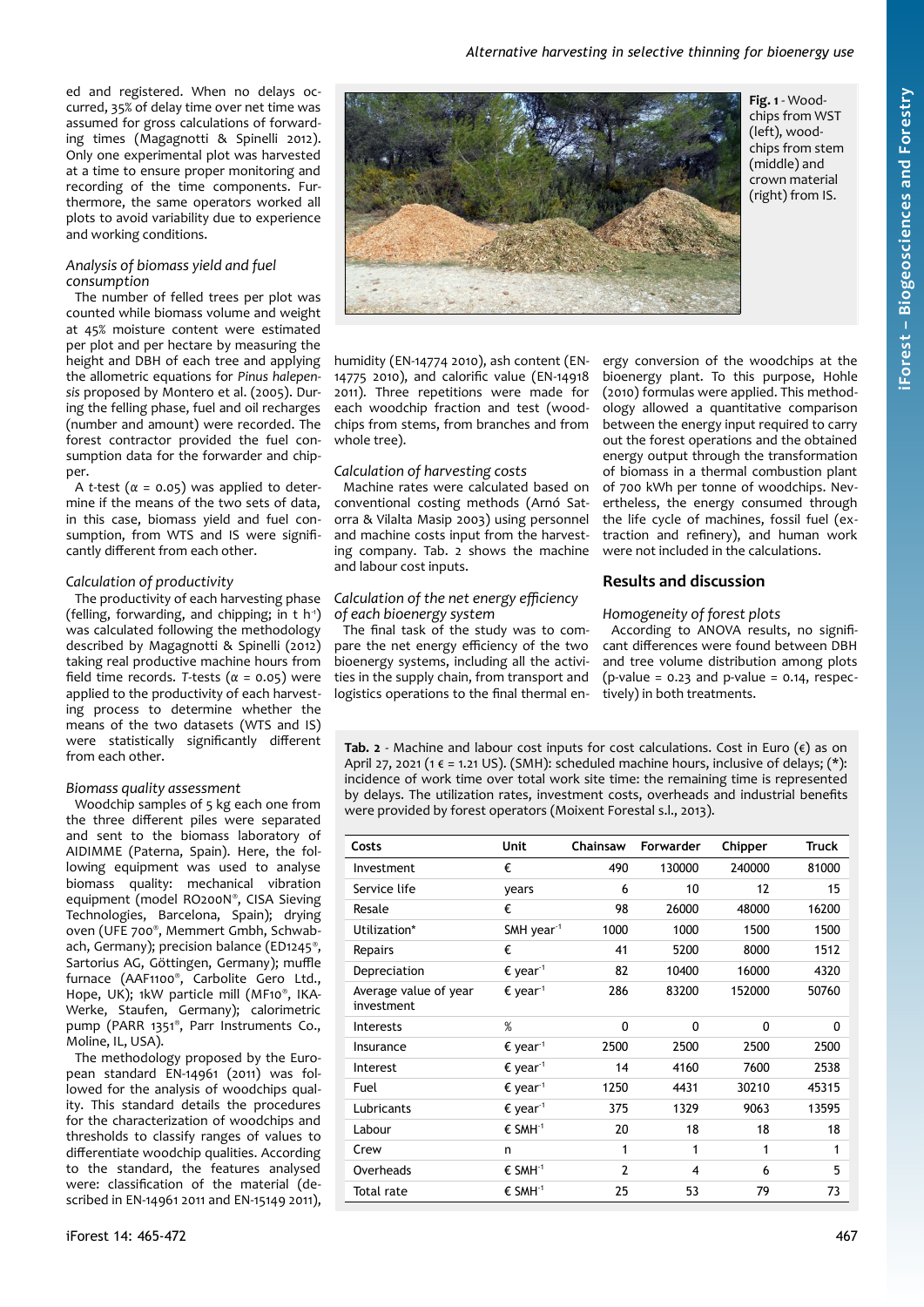<span id="page-3-1"></span>**Tab. 3** - Time consumption (min) of harvesting operations per plot and harvesting system. (SD): standard deviation; (CV): coefficient of variation. (\*): assuming 35% of delays.

|            |                          | <b>WTS</b>        |                   |                   |        | IS    |              |                |                   |                   |        |           |          |
|------------|--------------------------|-------------------|-------------------|-------------------|--------|-------|--------------|----------------|-------------------|-------------------|--------|-----------|----------|
| Step       | <b>Operation</b>         | Plot <sub>1</sub> | Plot <sub>2</sub> | Plot <sub>3</sub> | Mean   | SD    | $CV(\%)$     | Plot4          | Plot <sub>5</sub> | Plot <sub>6</sub> | Mean   | <b>SD</b> | $CV(\%)$ |
| Felling    | Felling                  | 133.83            | 137               | 85.5              | 118.78 | 28.86 | 24.29        | 217.8          | 188               | 226.16            | 210.65 | 20.05     | 9.52     |
|            | Fuel and oil recharge    | 18                | 20                | 10.3              | 16.1   | 5.12  | 31.81        | 30.53          | 23.5              | 35.5              | 29.84  | 6.03      | 20.2     |
|            | Total                    | 151.83            | 157               | 95.8              | 134.88 | 33.94 | 25.16        | 248.33         | 211.5             | 261.66            | 240.5  | 25.98     | 10.8     |
|            | Time per tree            | 1.53              | 1.67              | 1.15              | 1.45   | 0.27  | 18.4         | 2.12           | 2.38              | 3.08              | 2.53   | 0.5       | 19.6     |
| Forwarding | n° cycles                | 4                 | 4                 | 4                 | 4      | 0     | $\mathbf{0}$ | $\overline{2}$ | 3                 | 3                 | 2.7    | 0.58      | 21.38    |
|            | Distance (m)             | 800               | 700               | 700               | 733    | 57.74 | 7.88         | 850            | 750               | 750               | 783    | 57.74     | 7.37     |
|            | Loading                  | 213.16            | 192.63            | 197.9             | 201.23 | 10.66 | 5.3          | 105            | 174.9             | 188.54            | 156.15 | 44.82     | 28.7     |
|            | Transp. Loaded           | 36                | 33.4              | 28.5              | 32.63  | 3.81  | 11.67        | 20             | 28.5              | 24.33             | 24.28  | 4.25      | 17.51    |
|            | Unloading                | 33.06             | 30.06             | 43.5              | 35.54  | 7.05  | 19.85        | 23             | 34.9              | 38.32             | 32.07  | 8.04      | 25.08    |
|            | Transp. Unloaded         | 27.77             | 27.32             | 19                | 24.7   | 4.94  | 19.99        | 17             | 19.5              | 17.32             | 17.94  | 1.36      | 7.58     |
|            | Net                      | 309.99            | 283.41            | 288.9             | 294.1  | 14.03 | 4.77         | 165            | 257.8             | 268.51            | 230.44 | 56.92     | 24.7     |
|            | Gross*                   | 418.49            | 382.6             | 390.02            | 397.04 | 18.95 | 4.77         | 222.75         | 348.03            | 362.49            | 311.09 | 76.85     | 24.7     |
| Chipping   | $\overline{\phantom{a}}$ | 20.5              | 20.6              | 19                | 20.03  | 0.9   | 4.47         | 21.3           | 24.9              | 19.5              | 21.9   | 2.75      | 12.56    |

# *Time consumption*

#### **Felling**

[Tab. 3](#page-3-1) shows the main results of felling time and productivity per harvesting system. WTS showed a lower average time consumption than IS (119 *vs.* 211 min plot<sup>1</sup>), since the latter required an extra time for delimbing and crown cutting. Regarding fuel and oil recharge, this accounted for the same percentage (12%) in both systems, totaling 16.10 and 29.84 min plot<sup>1</sup> in the WTS and the IS systems, respectively.

#### **Forwarding**

[Tab. 3](#page-3-1) shows the time consumption per plot and harvesting system for the forwarding operation. Total average loading time was 156 min plot<sup>1</sup> for IS and 201 min plot<sup>1</sup> for WTS. The number of forwarding cycles from the stump to the loading area

<span id="page-3-0"></span>**Tab. 4** - Comparisons of biomass yield per forest plot and harvesting system. (SD): standard deviation; (CV): coefficient of variation.

| System     | Test plot         | <b>Biomass yield</b><br>(green $t$ ha <sup>-1</sup> ) |
|------------|-------------------|-------------------------------------------------------|
| <b>WTS</b> | Plot1             | 24.27                                                 |
|            | Plot <sub>2</sub> | 24.46                                                 |
|            | Plot3             | 22.56                                                 |
|            | Mean              | 23.76                                                 |
|            | SD                | 1.05                                                  |
|            | $CV(\%)$          | 4.40                                                  |
| IS         | Plot4             | 29.04                                                 |
|            | Plot <sub>5</sub> | 23.50                                                 |
|            | Plot <sub>6</sub> | 27.44                                                 |
|            | Mean              | 26.66                                                 |
|            | SD                | 2.85                                                  |
|            | $CV(\%)$          | 10.69                                                 |

was greater for WTS, with an average of 4 cycles plot<sup>-1</sup> vs. 3 cycles plot<sup>-1</sup> in the case of IS in which residues and stems were forwarded separately. The results revealed that the net payload of the forwarder was reduced by the bigger volume occupied by the whole trees. Tolosana et al. (2013) reported similar results with a Timberjack 1410 and a Dingo forwarder, demonstrating that tree volume is the critical factor when forwarding whole trees.

The average time of transport loaded was quite similar, *i.e.*, 33 min for the WTS and 24 min for the IS. This differences could be explained by a speed reduction of 5.36%, with 90 m min<sup>1</sup> in the case of WTS and 85 m min<sup>1</sup> in the case of IS, which transported bigger loads per cycle. Unloading time was very similar, with an average of 36 min and 32 min for WTS and IS, respectively. Finally, there was a non-significant difference in the total time per plot associated with transport unloaded. Despite the similar speed, this occurred because WTS required more transport cycles per plot than the IS system.

# **Chipping**

[Tab. 3](#page-3-1) shows the results for chipping operations. On average, the chipping of the biomass took 20 min for the WTS and 22 min for the two piles obtained with IS system.

# *Biomass yield and fuel consumption*

[Tab. 4](#page-3-0) shows the biomass yield of the two analysed systems. The average value of green biomass yield for WTS  $(23.76 \text{ t} \text{ ha}^{\text{-}1})$ was slightly lower than for IS (26.66 t ha<sup>1</sup>). The quantity of extracted biomass was not the same due to slight differences in diameter and height of the felled trees. Nevertheless, the *t*-test analysis showed no significant differences (p-value = 0.21). This confirmed that the same thinning intensity was implemented in all forest plots and harvesting system, allowing an accurate comparison of the variables analysed in this study.

[Fig. 2](#page-4-1) shows the fuel consumption of the two harvesting systems. On average, fuel was recharged 8.4 times in IS, with an average total consumption of 2.12 litres per plot, and 4.3 times in WTS, with an average total consumption of 2.7 litres per plot. Therefore, the average fuel consumption of the chainsaw operation per tonne in IS  $(0.63 \mid t)$  almost duplicated that of WTS  $(0.35 \, 1 \, t<sup>-1</sup>)$ , being the difference statistically significant (p-value = 0.04). This can be explained by the further processing time involved in IS with delimbing. As for the forwarder, the obtained fuel consumption of the two systems (2.59 and 3.65  $l$  t<sup>-1</sup> for IS and WTS, respectively) was not significantly different (p-value = 0.13). Also, the fuel consumption of the chipper was similar in both systems (1.21 l  $t<sup>-1</sup>$  for IS and 1.12 l  $t<sup>-1</sup>$  for WTS) and no significant differences were found (p-value =  $0.32$ ). As for total fuel consumption, WTS consumed  $5.12$   $\pm$ <sup>1</sup> in contrast to 4.43  $l$  t<sup>1</sup> of IS. These results confirmed that chainsaw fuel consumption is the factor underlying the significant differences in fuel consumption between harvesting systems.

# *Productivity*

[Tab. 5](#page-4-0) shows a summary of the productivities by plot and operation for the two harvesting systems under study.

# **Felling**

The average felling productivity of WTS exceeded that of IS (2.76*vs.* 1.66 t h<sup>1</sup>, respectively; *t*-test p-value = 0.04) as the latter required additional wood processing (delimbing) time. Furthermore, the felling productivity obtained for IS (2.5  $m<sup>3</sup>$  h<sup>-1</sup> for a green density of 0.668 t m<sup>3</sup> at 35% moisture content) was similar to that obtained by Ambrosio (2005), who reported a felling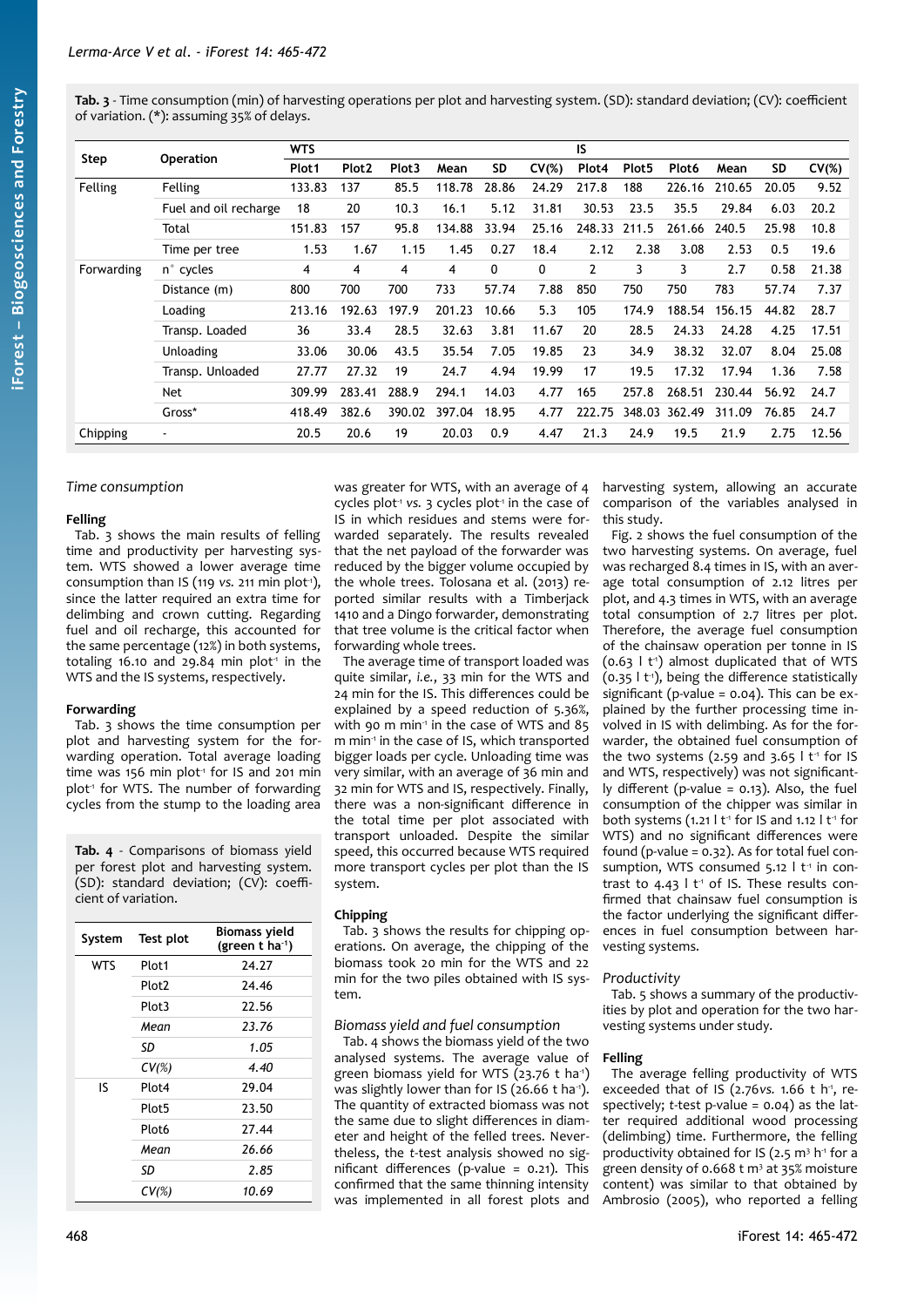# <span id="page-4-1"></span>*Alternative harvesting in selective thinning for bioenergy use*

productivity of 2.7 m<sup>3</sup> h<sup>1</sup> for a manual selective thinning on a similar stand of *Pinus sylvestris* in northern Spain. Spinelli et al. (2014) also found significant differences between the WT and CTL harvesting systems.

# **Forwarding**

On average of 4 trips and 294 min were required by the forwarder to move for forwarding 5.94 tonnes of biomass in WTS, whereas 2.7 trips and 230 min were required by the forwarder to move 6.66 tonnes in IS. Therefore, the productivity of the forwarding operation in IS was 52% higher than in WTS (1.85 *vs.* 1.21 t h<sup>-1</sup>). Nevertheless, we found no significant difference between treatments after *t*-test (p = 0.18). The higher forwarding productivity of IS was previously highlighted by Heikkilä et al. (2006), who reported a higher productivity when forwarding delimbed logs and stems (10-20% higher) than forwarding whole trees. This is mainly due to the bigger apparent volume occupied by the branches in whole trees loads compared with separated loads of logs and logging residues.

The low productivity rates calculated in our study differed from those reported by Tolosana et al. (2013), who obtained 10.2 t h<sup>1</sup> for the Timberjack and 3.2 t h<sup>1</sup> for the Dingo in IS. In their study, the forwarders worked systematically extracting logs to forest tracks and aligning forest residues from crowns and branches. In our research the forwarder moved selectively from one tree to another. A systematic alignment resulted in a substantial increase in the forwarding productivity of IS. Additionally, Nurmi & Hillebrand (2007) reported that forwarder capacity, distance to loading area, weight and quantity of biomass per hectare are key factors for the productivity in the forwarding operation. Based on our experience, felling and forwarding productivities increase with larger harvested areas and higher biomass yields per hectare.

# **Chipping**

Regarding chipping productivity, the forest company only provided the total time spent by the chipping operation in each system. From this data, the calculated net productivity was 17.79  $t$  h<sup>-1</sup> for WTS and 16.55 t  $h^1$  for IS. This is mainly due to the fact that in the case of IS, the chipper does not have to move from one pile (woodchips from stems) to another (woodchips from forest residues) during the chipping operation. Tolosana et al. (2013) obtained a similar productivity (14 t h<sup>1</sup>) in a chipping operation on residues of *Pinus sylvestris* (branches and tops piled up in the landing area).

# *Biomass quality*

In our study, biomass quality highly depended on the fraction of the three piles obtained and analysed after the chipping operation ([Fig. 1](#page-2-0)). [Tab. 6](#page-5-0) shows the results obtained in the laboratory for particle size,



moisture, ash content and net calorific value, as well as their assigned quality classes following standard EN-14961 (2011).

The woodchips obtained from WTS were rated as EN PLUS B1, while IS supplied two different qualities: EN PLUS A2 for log chips (if dried up to 35% moisture content). The rest of woodchips from logging residues did not pass the EN quality tests due to the high content of ashes. These results are in line with those reported by Spinelli et al. (2014) who indicated that WT harvesting produces whole-tree chips which contain a larger proportion of needles and twigs compared to the chips obtained from CTL harvesting. Nevertheless, they are suitable for use in small-scale residential heating systems.

Regional market prices for the different woodchip quality assortments determine

<span id="page-4-0"></span>**Tab. 5** - Comparisons of productivity and costs of the two harvesting systems. (P): productivity; (Av. P): average productivity; (Hc): hourly cost; (EWT): effective working time; (Uc): unit cost; (SD): standard deviation; (CV): coefficient of variation; (\*): as result of fixed and variable cost plus industrial profit and overheads (calculated as 6% and 8% of hourly operating costs, respectively, according to forest operators).

|            | System Operation | Plot/<br><b>Stats</b> | P<br>$(t h^{-1})$        | Av. P<br>$(t h-1)$ | Hc<br>$(E h-1)*$         | <b>EWT</b><br>$(h t-1)$ | Uc<br>$(\epsilon t^{-1})$ |  |
|------------|------------------|-----------------------|--------------------------|--------------------|--------------------------|-------------------------|---------------------------|--|
| <b>WTS</b> | Felling          | Plot1                 | 2.4                      | 2.76               | 25                       | 0.36                    | 9.06                      |  |
|            |                  | Plot <sub>2</sub>     | 2.34                     |                    |                          |                         |                           |  |
|            |                  | Plot3                 | 3.53                     |                    |                          |                         |                           |  |
|            |                  | SD                    | 0.67                     | $\blacksquare$     | $\blacksquare$           | ۰                       | ۰                         |  |
|            |                  | $CV(\%)$              | 24.44                    |                    |                          |                         |                           |  |
|            | Forwarding       | Plot1                 | 1.17                     | 1.21               | 53                       | 0.83                    | 43.73                     |  |
|            |                  | Plot <sub>2</sub>     | 1.29                     |                    |                          |                         |                           |  |
|            |                  | Plot3                 | 1.17                     |                    |                          |                         |                           |  |
|            |                  | SD                    | 0.07                     |                    | $\overline{\phantom{a}}$ |                         | $\blacksquare$            |  |
|            |                  | $CV(\%)$              | 5.79                     |                    | $\overline{\phantom{a}}$ |                         | ۰                         |  |
|            | Chipping         | ۰                     | 17.79                    | 17.79              | 79                       | 0.06                    | 4.44                      |  |
|            | Transport        | ÷.                    | 22                       | 22                 | 73                       | 0.05                    | 3.32                      |  |
|            | Total            | $\blacksquare$        | $\overline{\phantom{a}}$ | $\overline{a}$     | $\overline{\phantom{a}}$ | ÷,                      | 60.56                     |  |
| IS         | Felling          | Plot4                 | 1.75                     | 1.66               | 25                       | 0.6                     | 14.98                     |  |
|            |                  | Plot <sub>5</sub>     | 1.67                     |                    |                          |                         |                           |  |
|            |                  | Plot6                 | 1.57                     |                    |                          |                         |                           |  |
|            |                  | SD                    | 0.07                     |                    |                          |                         |                           |  |
|            |                  | $CV(\%)$              | 5.79                     |                    |                          |                         |                           |  |
|            | Forwarding       | Plot4                 | 2.64                     | 1.85               | 53                       | 0.54                    | 28.87                     |  |
|            |                  | Plot <sub>5</sub>     | 1.37                     |                    |                          |                         |                           |  |
|            |                  | Plot6                 | 1.53                     |                    |                          |                         |                           |  |
|            |                  | SD                    | 0.67                     | ÷                  | -                        | ٠                       |                           |  |
|            |                  | $CV(\%)$              | 37.47                    |                    |                          |                         |                           |  |
|            | Chipping         |                       | 16.55                    | 16.55              | 79                       | 0.06                    | 4.77                      |  |
|            | Transport        |                       | 22                       | 22                 | 73                       | 0.05                    | 3.33                      |  |
|            | <b>Total</b>     |                       |                          |                    | -                        |                         | 51.93                     |  |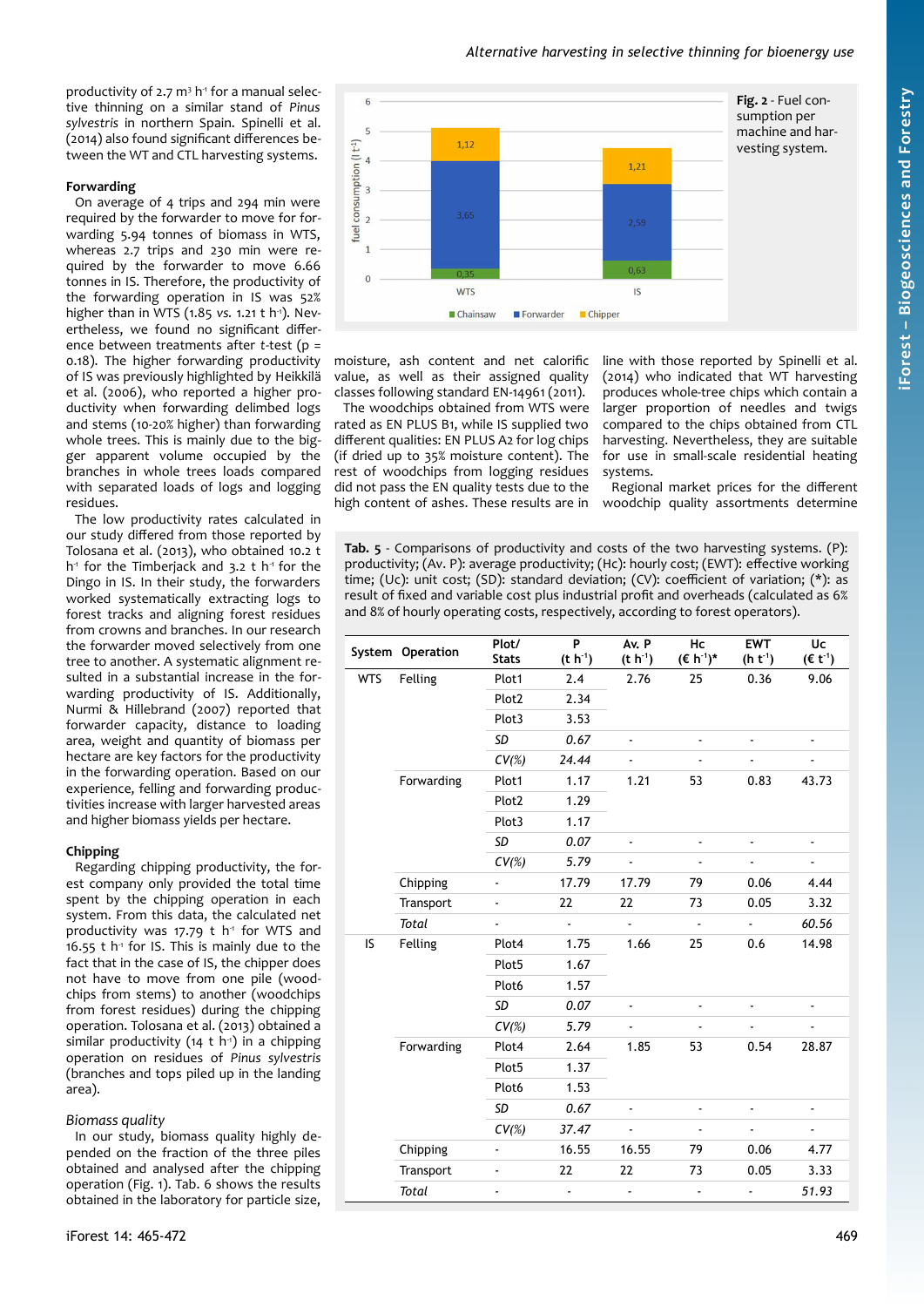<span id="page-5-0"></span>**Tab. 6** - Comparisons of biomass quality of woodchips obtained from the two harvesting systems. (o.d.): oven-dried.

| <b>Characteristics</b>                                    | WTS        | IS               |                 |
|-----------------------------------------------------------|------------|------------------|-----------------|
| Origin of chips sample                                    | Whole tree | Stem             | <b>Branches</b> |
| Particle size (mm, EN-15149 2011)                         | P31.5      | P31.5            | P31.5           |
| Moisture content (% o.d. weight, EN-14774 2010)           | 41         | 45.18            | 38.13           |
| Ash content (% o.d. weight, EN-14775 2010)                | 7          | 1.09             | 3.24            |
| Net calorific value (MJ kg <sup>-1</sup> , EN-14918 2011) | 17.53      | 17 59            | 17.27           |
| Quality (EN-14961 2011)                                   | FNPI US B1 | <b>FNPLUS A2</b> | $\blacksquare$  |

the convenience of one system over the other. Generally, obtaining two qualities of woodchips as in IS might result in higher revenues and this would justify the processing (delimbing) of the logs and the separate piling and chipping performed in IS.

#### *Costs*

[Tab. 5](#page-4-0) shows the cost summary for the two harvesting systems. Assuming a transport with a multi-lift truck from the forest landing area to a bioenergy plant located 40 km away, the unit cost for WTS (60.56 € t<sup>1</sup> at 45% biomass moisture content, hereafter: MC) was slightly higher than for IS  $(51.93 \in t^{\frac{1}{1}}$  at 45% biomass MC). These costs amounted to 110.10  $\epsilon$  t<sup>1</sup> for the WTS and 94.42 €  $t<sup>1</sup>$  for the IS at 0% of biomass MC. Using the wood calorific values calculated for *Pinus halepensis,* average costs per energy unit bases were 22.61 and 19.39  $\epsilon$ MWh<sup>1</sup> for WTS and IS, respectively.

These results are in line with those reported by ENERSILVA (2007) for several Mediterranean pine species (41-95  $\epsilon$  t<sup>-1</sup> at 26% MC). For the same MC our results were 95 €  $t^1$  for WTS and 65 €  $t^1$  for IS. In contrast, the cost obtained were clearly higher than those presented in a previous study by Frühwald (2007) where the cost of woodchips from biomass residues were lower than the costs from whole tree harvesting for *Picea abies* in Scandinavia and Northern Germany (10  $\epsilon$  MWh<sup>-1</sup> and 15  $\epsilon$ MWh<sup>-1</sup>, respectively). The net calorific value of the biomass from Mediterranean pinewood was slightly higher than that of softwoods from Central and Northern Europe (Lerma-Arce et al. 2017). However, selective thinnings oriented to fire prevention in stands with low stocking volume and significant terrain slopes cannot compete from a pure economic point of view with selective thinnings of spruce or Scots pine forests on flat lands in Central and Northern Europe. Thus, both the productivity and cost of the wood and harvesting system are determined by forest stand and harvesting variables such as tree sizes, harvesting intensity, forwarding distance, and operators qualities (LeDoux & Huyler 2001). [Tab. 5](#page-4-0) shows that the most expensive operations were forwarding followed by manual chainsaw felling. The lower productivity of the forwarding operation in WTS was compensated by the higher felling productivity. According to Kellogg & Spong (2004), forwarding was the most expensive activity in both systems, which accounted for 72% and 57% of the total costs in WTS and IS, respectively. These results are consistent with those presented by Adebayo et al. (2007) who reported that 54% and 36% of the costs were attributed to the forwarding operation in WTS and IS, respectively, with the difference that in this study the felling was mechanized. Differences in total costs between WTS and IS keep constant of 20% for both the above studies (Kellogg & Spong 2004, Adebayo et al. 2007). It must be considered that with bigger forwarders these costs could be reduced, although potential environmental impact (damages to soil and remaining vegetation) might occur. Additional systematic operations like piling of forest residues and alignment of logs or whole trees along forest tracks could increase forwarding productivities and reduce costs. Moreover, it has to be considered that costs may vary considerably from company to company, and experimental trials are normally more cost-intensive than real working operations.

# *Net energy efficiency*

We conducted a comparative analysis of the net energy efficiency along the entire supply chain, from the forest to the thermal energy conversion of the obtained woodchips. The analysis included all fossil fuels consumed by the harvesting, chipping and transport equipment. The input to output energy rate was 9.3% for the WTS and 8.3% for the IS. A total of 10.7 and 12.0 of units of equivalent biomass energy were produced from every unit of energy input of fossil fuel required to mobilise and transform the biomass for WTS and IS, respectively. These results agree with those reported in the ForBioEnergy (2019) project, which included several pine studies in Spain, Italy, Slovenia and Croatia. The lower value of bioenergy units produced in WTS was due to the higher energy consumption of the forwarding operation. This highlights that is critical to optimize such process to increase the net energy efficiency of the supply chain (Yoshioka 2011). Results were determined by the size and capacity of the reference combustion plant and were in line with Wihersaari (2005) who obtained 30 to 50 units of bioenergy produced for every unit of (fossil) energy consumed from fuel chips from logging residues at final harvest. In another study, Valente et al. (2011) reported that WTS can produce 20 units of bioenergy per fossil fuel energy unit. The higher values reported by the mentioned studies show a potential improvement in energy efficiency that probably could be achieved by including larger harvesting areas and optimizing the logistics operations.

# **Conclusions**

Biomass yield and fuel consumption were similar between WTS and IS harvesting system, while time differences are due to the higher processing time that IS requires during the felling operation, and to the lower forwarding capacity per cycle in WTS caused by the higher apparent volume of whole trees in comparison with the separate forwarding of stems and residues in IS.

The felling productivity of WTS was higher than that of IS. Nevertheless, the forwarding productivity of WTS was lower than that of IS. No significant differences were found for the biomass chipping from both systems. Both harvesting systems yielded woodchip of quality complying with non-industrial EN standards. Total harvesting costs were slightly higher in WTS due to the more intensive forwarding operations.

Both harvesting systems produce woodchips whose energy is tenfold higher than that required to mobilise and process the harvested biomass. This implies a high potential for the substitution of non-renewable fossil fuels by wood-based biofuels. Nevertheless, further investigations including life-cycle analyses of biofuels is needed to confirm this issue.

After the evaluation of the productivity, fuel consumption, and energy efficiency of WTS and IS, we conclude that IS is the most productive, economic and environmental effective harvesting system for the harvesting of pole stage stands of afforested *Pinus halepensis*. Nevertheless, both systems are highly sensitive to machine productivity and forest stand variables.

# **Acknowledgements**

VLA and JVOV conceived the study and draft the manuscript; VLA carried out the field measurements; VLA and GSO carried out the biomass tests in the laboratory; VLA, JVOV and JFUS performed the statistical analysis.

This work was partially funded by the Government of Valencia (IVACE, Spain) in the framework of the BIOPELLET project. The authors want to acknowledge the support of the forest company Moixent Forestal, the Municipality of Enguera and the AIDIMME Technology Institute and very especially the support of Dr. Raffaele Spinelli for providing methodological support in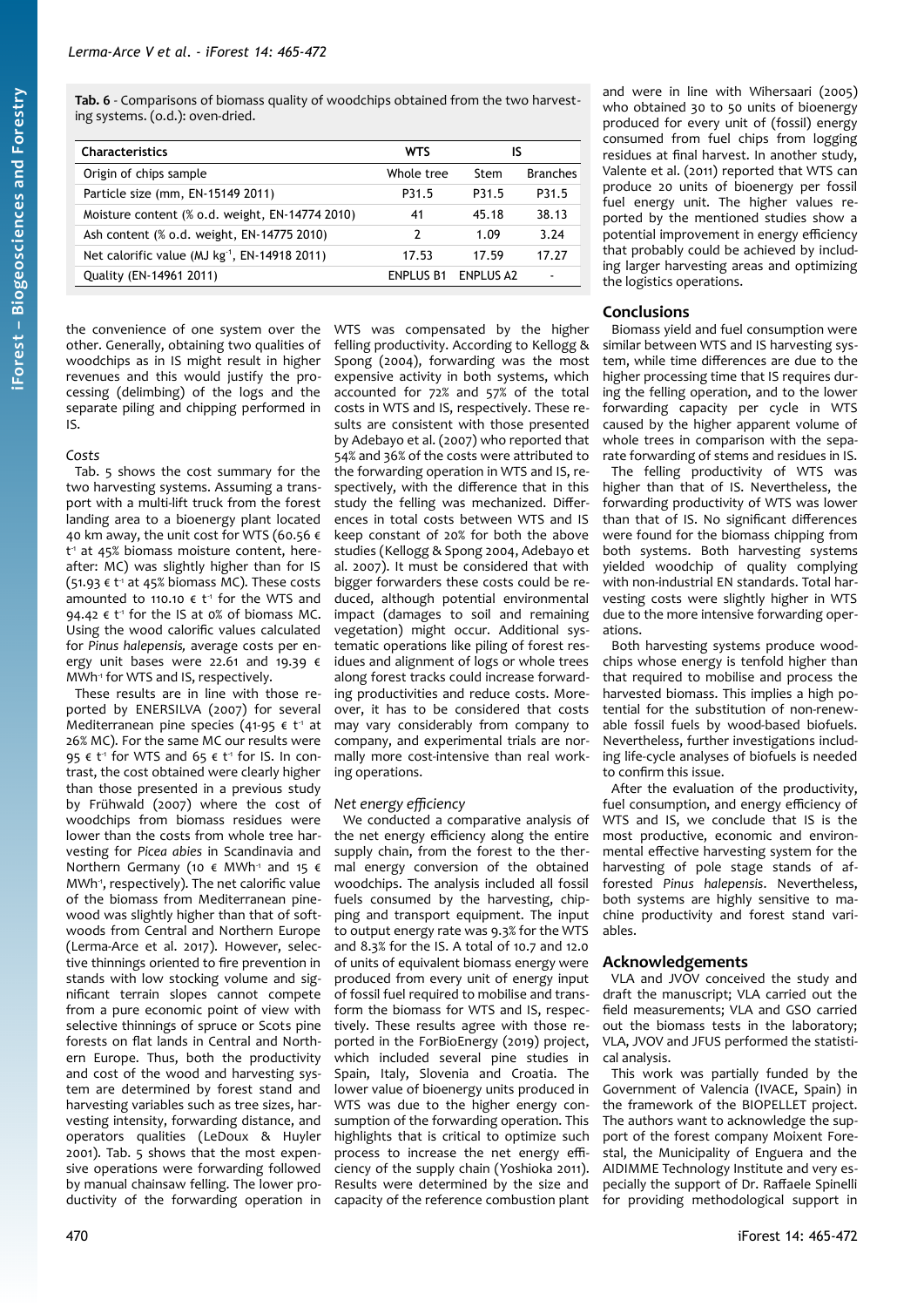the frame of COST Action FP0902. Finally, a special thank to the reviewers who improved and enriched the publication with their valuable contributions.

#### **References**

- Acuna M, Sessions J, Zamora-Cristales R, Boston K, Brown M, Ghaffariyan M (2019). Methods to manage and optimize forest biomass supply chains: a review. Current Forestry Reports 5 (3): 124-141. - doi: [10.1007/s40725-019-00093-4](https://doi.org/10.1007/s40725-019-00093-4)
- Adebayo AB, Han HS, Johnson L (2007). Productivity and cost of cut-to-length and whole-tree harvesting in a mixed-conifer stand. Forest Products Journal 57: 59-69.
- Ambrosio Y (2005). Estudios de tiempos de cosechadoras forestales en una seria de aprovechamientos de primera clara en masas de *Pinus radiata* y *Pinus sylvestris* en el distrito forestal VII de Galicia [Timing studies of forest harvesters in a series of first thinnings in *Pinus radiata* and *Pinus sylvestris* stands in Forest District VII of Galicia]. In: Proceedings of the "Congreso Forestal de Portugal 2005", Lisboa (Portugal) 16-19 May 2005. Sociedade Portuguesa de Ciências Florestais, Viseu, Portugal, pp. 8. [in Spanish]
- Ambrosio Y, Tolosana E (2007). El control de tiempos y rendimientos en los trabajos forestales. El programa Kronos [The control of times and yields in forestry work. The Kronos program]. Revista Montes 87: 14-20. [in Spanish]
- Arnó Satorra J, Vilalta Masip J (2003). Cost horari de la maquinària forestal [Hourly cost of the forest machinery]. Institut d'Edicions de la Diputació de Barcelona, Xarxa de Municipis, Àrea d'Infraestructures, Urbanisme i Habitatge, Oficina Tècnica de Prevenció Municipal d'Incendis Forestals Quaderns d'Informació Tècnica, Barcelona, Spain, pp. 95. [in Catalan]
- Balboa M, Alvarez J, Rodriguez-Soalleiro R, Merino A (2003). Aprovechamiento de la biomasa forestal producida por la cadena monteindustria. Parte II: Cuantificación e implicaciones ambientales [Use of forest biomass produced by the forest-industry chain. Part II: Quantification and environmental implications]. CIS-Madera 10: 27-37. [in Spanish]
- Barbati A, Arianoutsou M, Corona P, De Las Heras J, Fernandes P, Moreira F, Papageorgiou K, Vallejo R, Xanthopoulos G (2010). Post-fire forest management in southern Europe: a COST action for gathering and disseminating scientific knowledge. iForest - Biogeosciences and Forestry 3 (1): 5-7. - doi: [10.3832/ifor0523-](https://doi.org/10.3832/ifor0523-003) [003](https://doi.org/10.3832/ifor0523-003)
- BEST4VARIOUSE (2012). Best practices and technologies to develop green wastes and residues as raw materials for variants of utilization. LIFE07 ENV/D/000240 Layman report, European Commission, Brussels, Belgium, pp. 15.
- EN-14774 (2010). Solid biofuels Determination of moisture content - Oven dry method. Asociación Española de Normalización y Certificación, Madrid, Spain, pp. 33.
- EN-14775 (2010). Solid biofuels Determination of ash content. Asociación Española de Normalización y Certificación, Madrid, Spain, pp. 12.

EN-14918 (2011). Solid biofuels - Determination of calorific value. Asociación Española de Normal-

ización y Certificación, Madrid, Spain, pp. 61. EN-14961 (2011). Solid biofuels - Fuel specifications and classes - Part 1: General requirements. - Part 4: Wood chips for non-industrial use. Asociación Española de Normalización y Certificación, Madrid, Spain, pp. 116.

EN-15149 (2011). Solid biofuels - Methods for the determination of particle size distribution - Part 1: Oscillating screen method using sieve apertures of 3.15 mm and above. Asociación Española de Normalización y Certificación, Madrid, Spain, pp. 32.

ENERSILVA (2007). Promoción del uso de la biomasa forestal con fines energéticos en el Suroeste de Europa (2004-2007) [Promotion of the use of forest biomass for energy purposes in Southwest Europe (2004-2007)]. Interreg SUDOE, Final Report 978-972-96003-7-1, Santiago de Compostela, Spain, pp. 44. [in Spanish]

European Commission (2020). National renewable energy action plans progress reports (NREAPs Progress reports) from Member States under Article 22 of Directive 2009/28/EC on the promotion of the use of energy from renewable sources. European Commission, Brussels, Belgium. [online] URL: [http://ec.europa.](http://ec.europa.eu/energy/en/topics/renewable-energy/progress-reports) [eu/energy/en/topics/renewable-energy/progres](http://ec.europa.eu/energy/en/topics/renewable-energy/progress-reports) [s-reports](http://ec.europa.eu/energy/en/topics/renewable-energy/progress-reports)

ForBioEnergy (2019). Forest bioenergy in the protected Mediterranean areas - ForBioEnergy. Final Report, Interreg MED Project ForBioEnergy, Palermo, Italy, pp. 240.

- Frühwald A (2007). Technologies and economics of energy generation from logging residues and wood processing waste. In: Proceedings of the "International Conference on Wood-based Bioenergy", Hannover (Germany) 17-18 May 2007, pp. 34. [online] URL: [http://www.itto.int/](https://www.itto.int/direct/topics/topics_pdf_download/topics_id=32920000&no=91) [direct/topics/topics\\_pdf\\_download/topics\\_id=3](https://www.itto.int/direct/topics/topics_pdf_download/topics_id=32920000&no=91) [2920000&no=91](https://www.itto.int/direct/topics/topics_pdf_download/topics_id=32920000&no=91)
- Goubitz S, Werger MJA, Shmida A, Neeman G (2002). Cone abortion in *Pinus halepensis* Mill.: the role of pollen quantity, tree size and cone location. Oikos 97 (1): 125-133. - doi: [10.1034/j.16](https://doi.org/10.1034/j.1600-0706.2002.970113.x) [00-0706.2002.970113.x](https://doi.org/10.1034/j.1600-0706.2002.970113.x)
- Heikkilä J, Laitila J, Tanttu V, Jari Lindblad J, Sirén M, Asikainen A (2006). Harvesting alternatives and cost factors of delimbed energy wood. Forestry Studies. Metsanduslikud Uurimused 45: 49-56.
- Hohle AME (2010). Energy consumption by energy wood supply. In: Proceedings of the "OS-CAR Conference in Forest Operation Research in the Nordic Baltic Region". Honne (Norway) 20-22 Oct 2010. Norsk Institutt for Skog og Landskap, Norway, pp. 100.
- Jaouadi W, Naghmouchi S, Alsubeie M (2019). Should the silviculture of Aleppo pine (*Pinus halepensis* Mill.) stands in northern Africa be oriented towards wood or seed and cone production? Diagnosis and current potentiality. iForest - Biogeosciences and Forestry 12 (3): 297-305. - doi: [10.3832/ifor2965-012](https://doi.org/10.3832/ifor2965-012)
- Joelsson J, Di Fulvio F, De La Fuente T, Bergström D, Athanassiadis D (2016). Integrated supply of stemwood and residual biomass to forest-based biorefineries. International Journal of Forest Engineering 27 (2): 115-138. - doi: [10.1080/14942119.2016.1184955](https://doi.org/10.1080/14942119.2016.1184955)

Kellogg LD, Spong B (2004). Production and costs of cut-to-length thinning: experience from the Willamette young stand project. Forest Research Laboratory, Oregon State University, Corvallis, OR, USA, pp. 23.

- Lavi A, Kigel J, Noy-Meir I (2005). Invasion of *Pinus halepensis* from plantations into adjacent natural habitats. Applied Vegetation Science 8 (1): 85-92. - doi: [10.1111/j.1654-109X.2005.tb0063](https://doi.org/10.1111/j.1654-109X.2005.tb00632.x)  $2x$
- LeDoux CB, Huyler NK (2001). Comparison of two cut-to-length harvesting systems operating in eastern hardwoods. International Journal of Forest Engineering 12 (1): 53-59.
- Lerma-Arce V (2015). Planificación, logística y valorización de biomasa forestal residual en la provincia de Valencia [Planning, logistics and recovery of residual forest biomass in the province of Valencia]. PhD Thesis, Universitat Politècnica de València, Spain, pp. 230. [in Spanish]
- Lerma-Arce V, Oliver-Villanueva JV, Segura-Orenga G (2017). Influence of raw material composition of Mediterranean pinewood on pellet quality. Biomass and Bioenergy 99: 90- 96. - doi: [10.1016/j.biombioe.2017.02.018](https://doi.org/10.1016/j.biombioe.2017.02.018)
- Maestre F, Cortina J (2004). Are *Pinus halepensis* plantations useful as a restoration tool in semiarid Mediterranean areas? Forest Ecology and Management 198 (1-3): 303-317. - doi: [10.1016/j.](https://doi.org/10.1016/j.foreco.2004.05.040) [foreco.2004.05.040](https://doi.org/10.1016/j.foreco.2004.05.040)
- Magagnotti N, Spinelli R (2012). Good practice guidelines for biomass production studies. COST Action FP-0902, WG2 "Operations Research and Measurement Methodologies", CNR-IVALSA, Sesto Fiorentino, FI, Italy, pp. 52.
- Montero G, Ruiz-Peinado R, Muñoz M (2005). Producción de biomasa y fijación de CO<sub>2</sub> por los bosques españoles [Biomass production and CO<sub>2</sub> fixation by Spanish forests]. Monografías INIA, Serie Forestal no. 13, Madrid, Spain, pp. 270. [in Spanish]
- Moya D, De Las Heras J, Lopez-Serrano FR, Leone V (2008). Optimal intensity and age management in young Aleppo pine stands for post-fire resilience. Forest Ecology and Management 255 (8-9): 3270-3280.
- Navarro FB, Jimenez MN, Cañadas EM, Gallego E, Terrón L, Ripoll MA (2010). Effects of different intensities of overstory thinning on tree growth and understory plant-species productivity in a semi-arid *Pinus halepensis* Mill. afforestation. Forest Systems 19 (3): 410-417. doi: [10.5424/fs/2010193-8858](https://doi.org/10.5424/fs/2010193-8858)
- Nurmi J, Hillebrand K (2007). The characteristics of whole-tree fuel stocks from silvicultural cleanings and thinnings, Biomass and Bioenergy 31: 381-392. - doi: [10.1016/j.biombioe.2007.](https://doi.org/10.1016/j.biombioe.2007.01.010) [01.010](https://doi.org/10.1016/j.biombioe.2007.01.010)
- PATFOR (2012). Plan de acción territorial forestal de la comunidad Valenciana [Forest territorial action plan of the Valencian community]. VAERSA, Conselleria d'Infraestructures, Territori i Medi Ambient, Valencia, Spain, pp. 860. [in Spanish]
- Pecchi M, Marchi M, Giannetti F, Bernetti I, Bindi M, Moriondo M, Maselli F, Fibbi L, Corona P, Travaglini D, Chirici G (2019). Reviewing climatic traits for the main forest tree species in Italy. iForest - Biogeosciences and Forestry 12 (2): 173-180. - doi: [10.3832/ifor2835-012](https://doi.org/10.3832/ifor2835-012)
- PROFORBIOMED (2014). Promotion of residual forestry biomass in the Mediterranean basin.